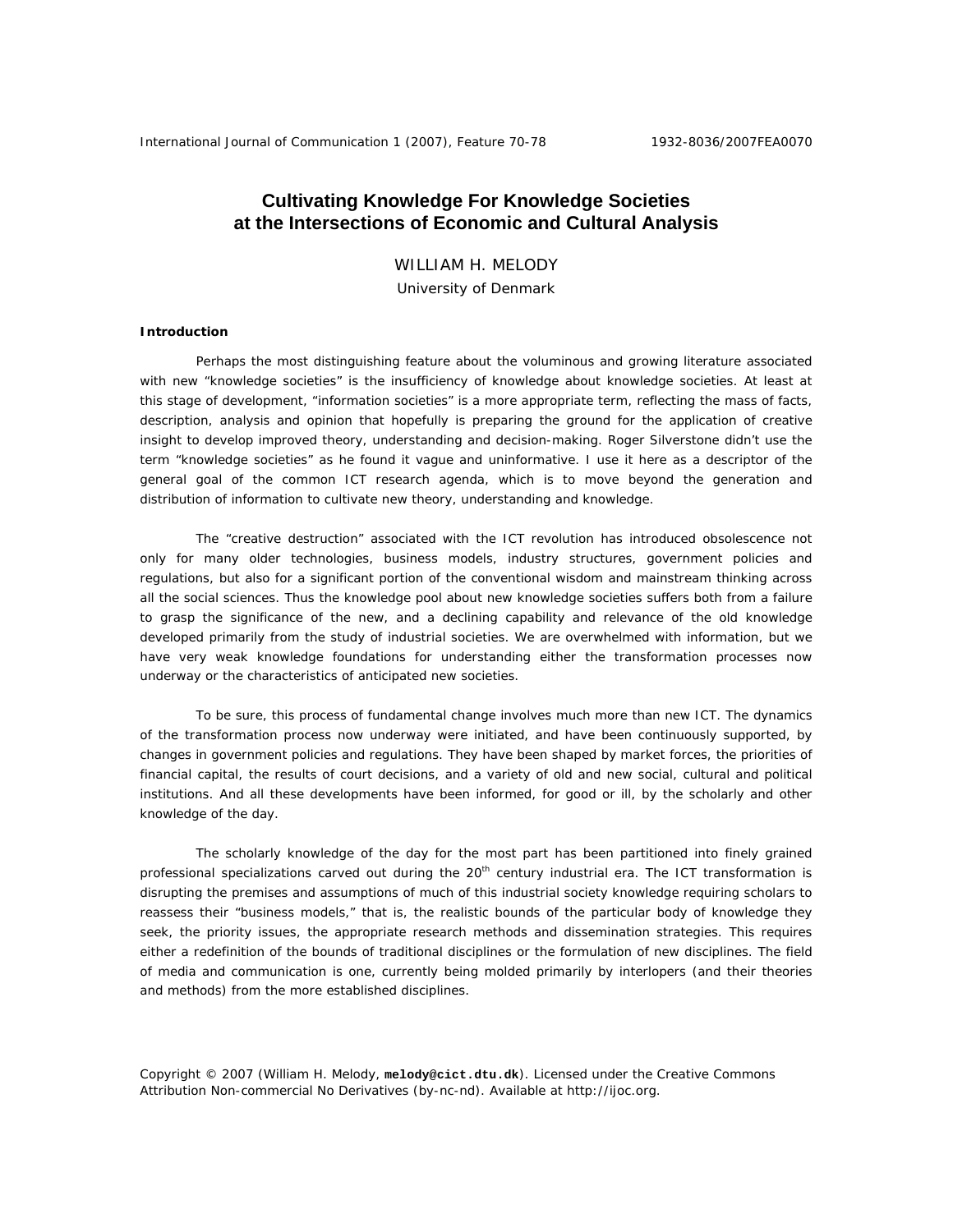In this dynamic and highly uncertain environment, how can one set a framework for examining the implications of ICT for the future economy and society without either disappearing into the irrelevance of traditional far-too-narrow professional specializations, or drowning in the superficial generalities of undefined and unbounded multi-disciplinarity? This was the dilemma I confronted in 1985 when I was asked by the UK Economic and Social Research Council (ESRC) to direct an initiative that would establish a network of ICT research and training centres at six UK universities – the PICT network. The challenge was twofold: first, the knowledge- building challenge - defining a relevant and appropriate research agenda; and second the institution building challenge - finding university-based research teams with innovative proposals that individually and collectively would contribute relevant and useful knowledge about the implications of ICT for the economy and society. The task was made more interesting by the fact that those who ultimately would judge what was relevant and useful knowledge would be appointees of the Thatcher government.

It was within this context that I first met Roger Silverstone and his idea, which seemed a bit strange to me at the time, that cultural theory should be a centerpiece of the PICT network. This brought issues of culture and economics head-to-head as we discussed and debated the respective roles of culture in economics, economics in culture, and how both related to technological change and ICT in particular. The centre Roger established at Brunel University, the Centre for Research into Innovation, Culture and Technology (CRICT), became a PICT centre, contributed to the network in a major way over its decade of formal existence, and prepared a foundation for a continuation and expansion of this work on the significance of culture for understanding the implications of ICT for future societies.

Over the years, we continued our discussions about the interfaces between culture and economics in ICT and knowledge society development, and about the importance of building new institutions that are specifically designed to examine important aspects of evolving knowledge societies. This article reviews some of the key conceptual and application issues at the interface between cultural studies and economics that are central to an understanding of the implications of ICT for future societies, with acknowledgement to the inspiration of Roger Silverstone.

## **Design and Establishment of the PICT Network**

As an economist by profession, I came to my PICT assignment expecting that the new research network would be dominated by economics with a sprinkling of participation from other disciplines to cover the gaps that economics could not fill. At the macroeconomic level, the economics of technological change and the role of innovation, with particular reference to ICT, was an obvious priority area that was filled by Science and Technology Policy Research (SPRU) at the University of Sussex, which already had an established reputation in the field. But as the selection team looked further, we found that the many good proposals from economic groups were overwhelmingly constrained by the conditions and assumptions of mainstream economic theory. They were set in static analytical frameworks assuming known conditions of production, supply, demand and the diffusion path of new technologies, as well as complete information and costless perfect communication among the actors. Dramatic improvements in ICT and fundamental changes in the information and communication foundations of markets and societies did not really affect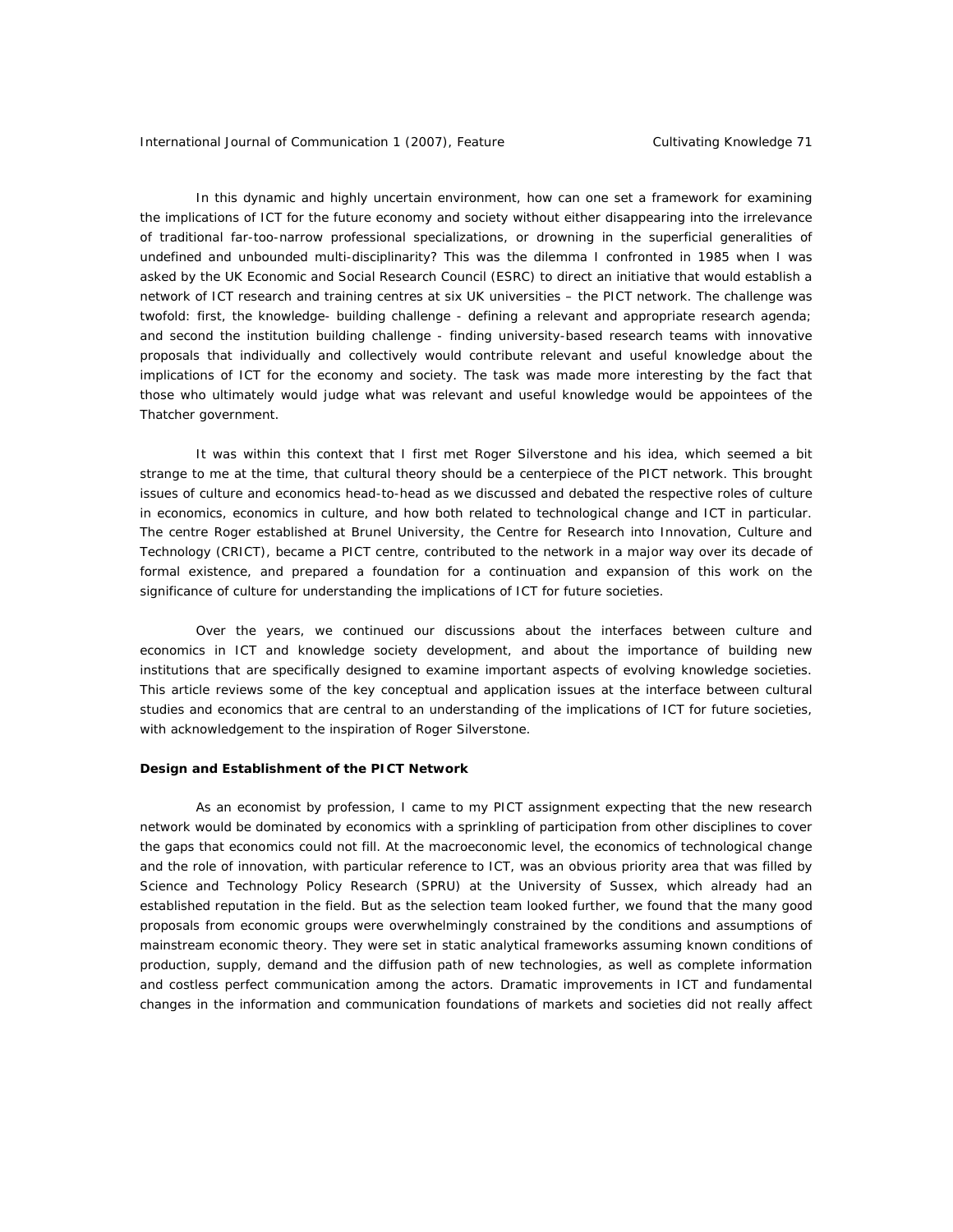mainstream economic analysis at all. ICT was just another sector of the economy like any other (Melody 1985).

This required us to look more broadly at the niche areas of economics examining institutional change and economic dynamics, and select work in other social sciences that was building bridges to the dynamic aspects of economic and social development. We found this at the Centre for Regional and Development Studies (CURDS) at the University of Newcastle which was doing interesting work on new technologies, including ICT, and how they were influencing the changing geographical and employment structure of economic activity.

The search for a centre to focus specifically on key ICT sector industry developments led not to classical industrial structure analysis from mainstream economics, but rather to Communication Studies at the Polytechnic of Central London (now University of Westminster) with a broader expertise in media, telecommunication and libraries. They would examine these distinctive knowledge sectors with respect to not only their distinctive economic characteristics, but also their influence on the communication networks that underpin economic and social change.

The search for changing approaches to corporate decision making (now called new business models) led not to business school proposals, but rather to a multidisciplinary team at the University of Manchester Institute of Science and Technology (UMIST – now part of the University of Manchester). They examined the social and cultural aspects of management decision-making structures associated with ICTinduced organizational and market changes.

If the pattern of ICT developments was a continuing series of interacting radical and incremental technological changes leading to a new economic paradigm for future economies, as Christopher Freeman had argued (Freeman 1982; Freeman and Louça 2001), it behooved us to look deeper into the process of technological development and design. On the technology supply side of the issues, we were led to a group at the University of Edinburgh studying the social shaping of technologies and the dynamics of innovation processes.

Viewing this issue from the demand side, we were aware that the services enabled by most new ICT technologies historically have had to go through a sometimes extended period of experimentation, failure, recalibration, delay and redesign before finding their markets. We looked for research that could look more deeply into the processes of demand for, and applications of, new ICT products and services. Roger Silverstone and his Brunel University team convinced us that a cultural studies approach focusing on the uses of new ICT products and services in everyday life was the best way to understand how and why they were being used to meet the specific needs and interests of particular users. It seemed somewhat ironic at the time that my desire to stimulate research on the deep structure of the development of economic demand for ICT products and services led us to a cultural studies approach as framed by Silverstone and his team.

To my surprise, although a major purpose of the PICT was to research and understand the future information economy, economics was to play no greater role in the programme than several other social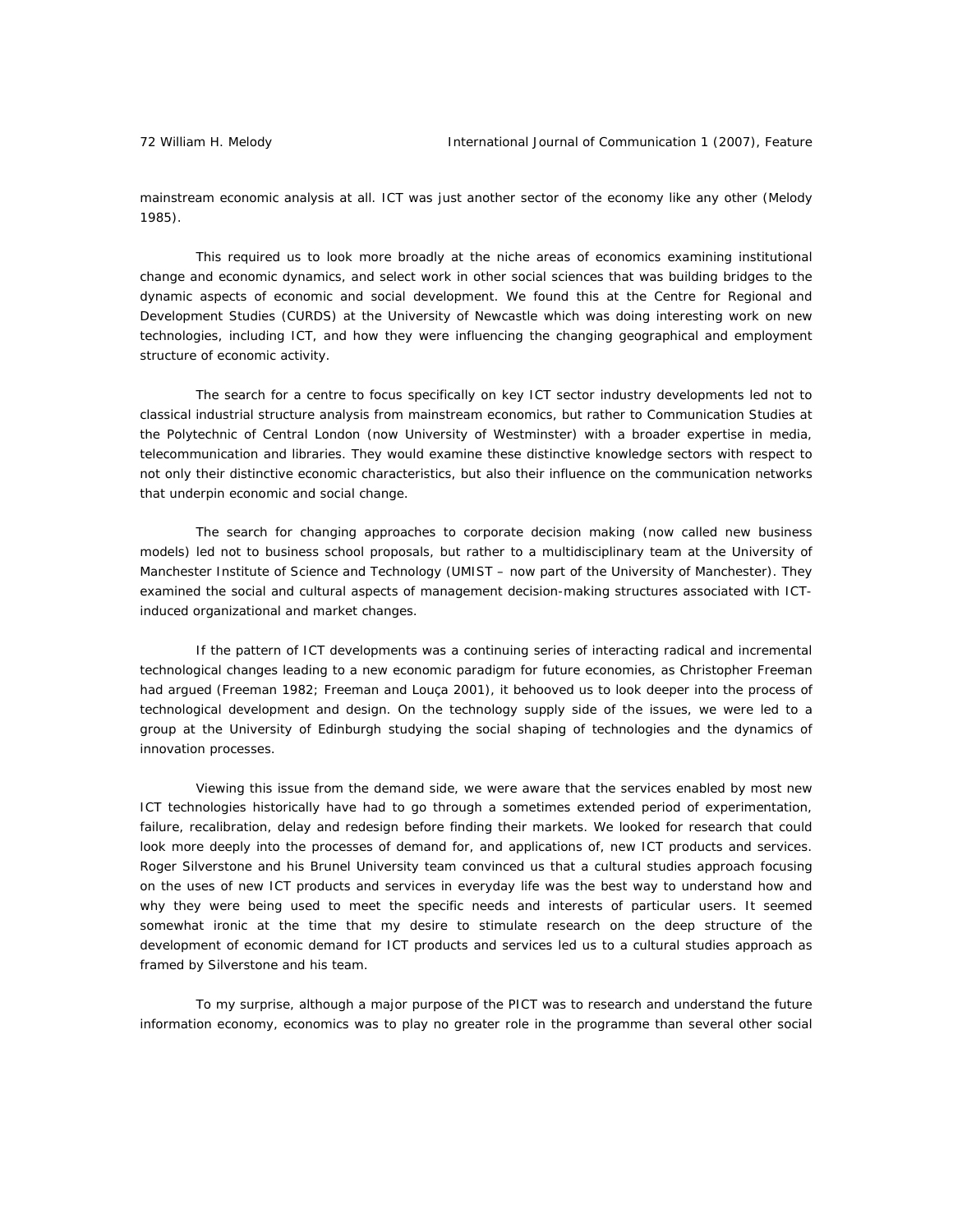sciences and areas of multidisciplinary study. My economics colleagues were not impressed. But our search had demonstrated that during periods of significant change, the conventional wisdom from the established disciplines has less relevance, and can often be a major barrier to an independent exploration of the dynamic issues that must be addressed (Melody 1985a).

It is noteworthy that each of the PICT centres was multidisciplinary (or as Silverstone would prefer, interdisciplinary) in a very specific way and anchored in a different academic discipline. At each center, the multi-disciplinarity included only a small number of traditional disciplines, but the researchers took a broad view of their disciplines and the research directions of many of them were interdisciplinary or multidisciplinary. We learned that multi-disciplinarity without clear and bounded specification is meaningless. It is very specific synergies in defined areas of knowledge that are needed, not amorphous multidisciplinary groups. As the number of traditional disciplines that one attempts to integrate into a research team increases beyond a small number, the incompatibilities and communication difficulties will rapidly overwhelm the potential synergy benefits. In the early years of the PICT network, one of my major tasks was trying to ensure the research of the different centres was communicated effectively and understood by the others. The most effective technique was asking one centre to explain the research of another, which invariably provoked major corrections and lively debate.

The research output from the PICT was voluminous, diverse and significant, thanks particularly to the PICT Director in its latter years, William Dutton, who gave top priority to publication and dissemination, and edited several books bringing together selected PICT research around important themes. Several members of PICT centres have moved on to establish new centres and programmes building on the foundations they established in their PICT research. Roger Silverstone built further on his cultural foundations of ICT research work at the University of Sussex and then founded the interdisciplinary Media@lse programme, and later the Media and Communications Department, at the London School of Economics.

## **Cultural Issues in Economics**

Individual economists have dealt with cultural issues bearing on economic questions in a variety of ways over the years, but these have been considered to be well outside the mainstream of theoretical and applied analysis, especially during most of the 20<sup>th</sup> century when the field was deliberately narrowed in a pursuit of greater rigor, precision and certainty. In fact, most of the key elements of dynamic analysis were pushed to the margins of the profession, including technological change on the supply side, the formation of tastes and preferences on the demand side, and market imperfections due to ignorance, information deficiencies and communication barriers and failures. These issues were, and are, examined by institutional and evolutionary economists who have departed from the mainstream thinking and work at the fringes of the profession (Melody 1985b).

Scholars, such as Thorstein Veblen in the early  $20<sup>th</sup>$  century, saw cultural differences and changing social formations in society as key factors affecting economic development (Reisman 1953). More recently, scholars such as J.K. Galbraith, for example, in his book *The Culture of Contentment* (1992) saw the culture of the privileged classes as a barrier to economic structural reforms; and Kenneth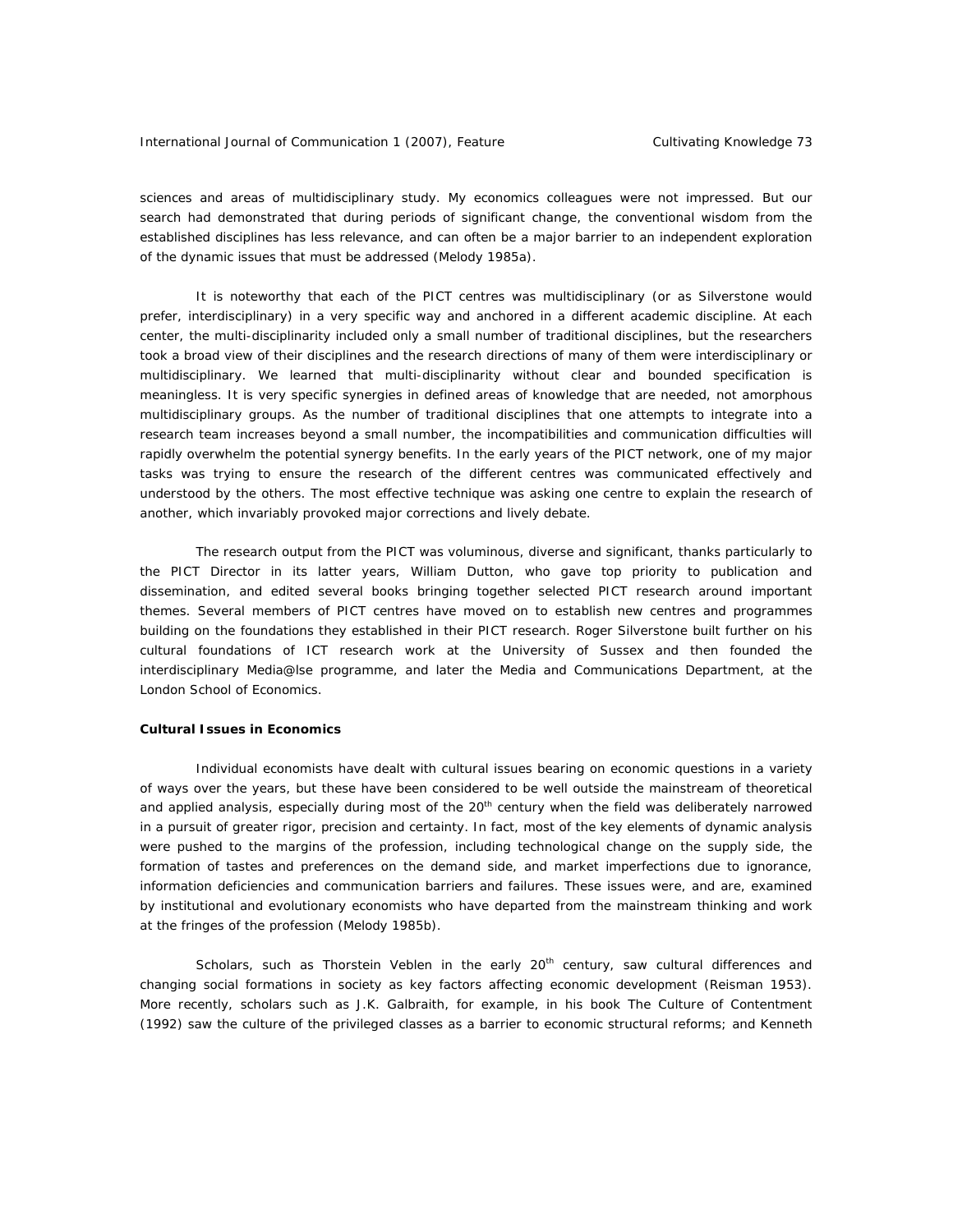Boulding (1969) attempted to extend economic analysis beyond markets to the "grants" economy and other non-traditional areas in the context of recognizing cultural and moral issues. Books like the *Seven Cultures of Capitalism* identified that different cultures produce very different forms of capitalistic development with different economic consequences, such as the US with a high propensity to consume and Asian countries with a high propensity to save (Hampton-Turner and Trompenaars 1993). My book, *Children's Television, the Economics of Exploitation*, was directed to identifying market failure in responding to the documented needs of child culture, and public policies that could correct that failure (Melody 1973).

Economic analysis of this genre - examining institutional issues where cultural differences were important part of economic analysis - was, and is considered unduly normative and beyond the bounds of "sound economics" by mainstream economists. But from a broader social science perspective, the treatment of cultural issues by institutional economists has been very limited, and seldom strays beyond the identification of cultural characteristics and differences in society that have significant economic consequences and may justify policy intervention.

In the institutional economics literature that focuses on the implications of technological change, where broader conceptions of culture are brought into the analysis it is most often seen as part of the established institutional forces of resistance to change, that is, the established patterns of behaviour, beliefs and vested interests that slow technology implementation and economic development, perhaps best illustrated in the classic work of Clarence Ayres (1965). This is highly informative research, but there is little offered in terms of in-depth analysis of the cultures, dynamic analysis of cultural change, or the development of new cultures associated with the application of new technologies.

From the perspective of mainstream economic analysis, the "virtual birth" of cultural economics came with the publication of Baumol and Bowen, *Performing Arts: The Economic Dilemma,* in 1966, which showed that, as the performing arts were labour intensive but not subject to significant productivity increases from technological improvements, they were condemned either to continuously increasing costs per unit of performance or declining real incomes for the performers, as the economy grew (Blaug 2001). With this foundation, cultural economics within the mainstream paradigm focuses almost exclusively on the economics of cultural goods and services as special cases for the application of traditional market analysis. There is an association, a journal and a handbook which describes the field as follows,

Cultural economics, therefore, is the application of economics to the production, distribution and consumption of all cultural goods and services…….What all cultural goods and services have in common is that they contain a creative or artistic element. Cultural goods are tangible objects, such as an artwork or a book; others are intangible services, like a musical performance or a visit to a museum. (Towse 2003, 1-2)

This field of study has been stimulated by the recognition that industries producing and marketing cultural goods and services have grown to be significant elements of the economy and are therefore worthy of study in traditional economic terms (Hesmondhalgh 2002). But the study of cultural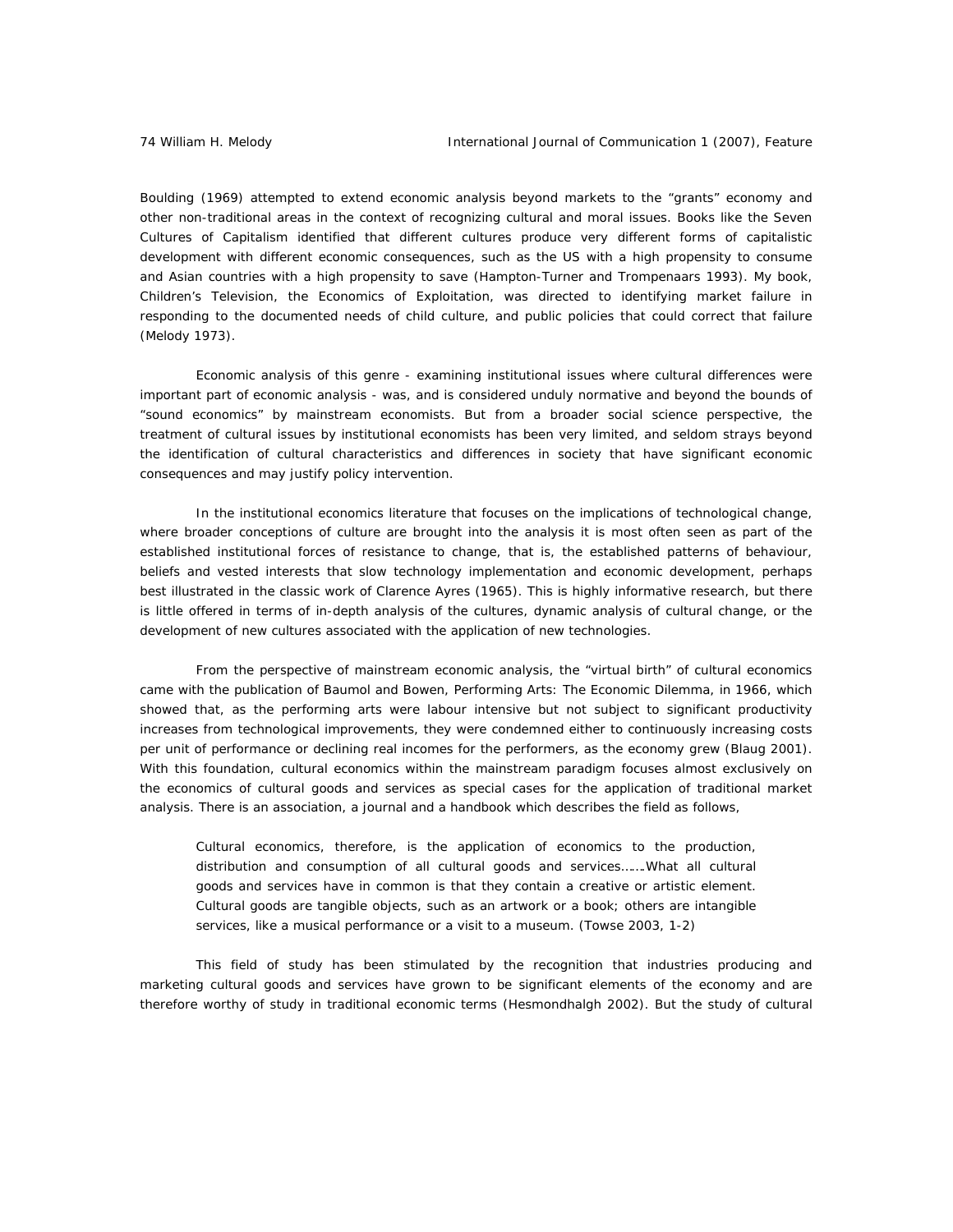goods and services as just another rapidly growing industry sector does not attempt to explain the role of culture and its relation to changing technologies and their related products and services.

Thus, if one is looking to explain the forces behind the basic economic theory of demand, one immediately gets stuck on the classic assumption that consumer tastes and preferences are assumed to be given. Consumer selection of goods and services based on price and quality in competitive markets will identify what the tastes and preferences are. But, identifying what lies behind those tastes and preferences, and how they are changing in an environment of rapidly changing ICT products and services requires that one look beyond economics. In building the PICT network we were forced to investigate other disciplines for help.

#### **Economic Issues in Cultural Analysis**

Traditional cultural analysis - with its preoccupation with elite culture removed from the market economy - seemed to offer even less than mainstream economic analysis with respect to an understanding of the relations between culture and technological change. But cultural analysis itself was in the process of fairly fundamental change as the growth in cultural industries had demonstrated that there was far more cultural activity in the market economy than in non-market, primarily elite cultural activity.

Nicholas Garnham brought the point home clearly in his timely mid-1980s paper, 'Concepts of Culture: Public Policy and the Cultural Industries':

while this [elite culture] tradition has been rejecting the market, most people's needs and cultural aspirations are being, for better or worse, supplied by the market as goods and services. If one turns one's back on an analysis of that dominant cultural process, one cannot understand either the culture of our time or the challenges and opportunities which that dominant culture offers to public policy makers.

... An analysis of culture structured around the concept of the cultural industries, on the other hand, directs our attention precisely at the dominant private market sector. It sees culture, defined as the production and circulation of symbolic meaning, as a material process of production and exchange, part of, and in significant ways determined by, the wider economic processes of society with which it shares many common features. (Garnham 1987: 25)

Cultural analysis from this perspective might be capable of contributing to the problem of unpacking the economic conception of demand in a dynamic environment associated with new ICT products and services as simply predetermined tastes and preferences. Thus, when Roger Silverstone presented his proposal for research that would take our understanding of demand behind "the consumer sphinx", as he called it, it was becoming apparent that a unique opportunity was at hand. As he later described it, "we can begin to enquire into the wider cultural spaces in which technologies operate, and which give them both their meaning and their power" (Silverstone 1999: 22).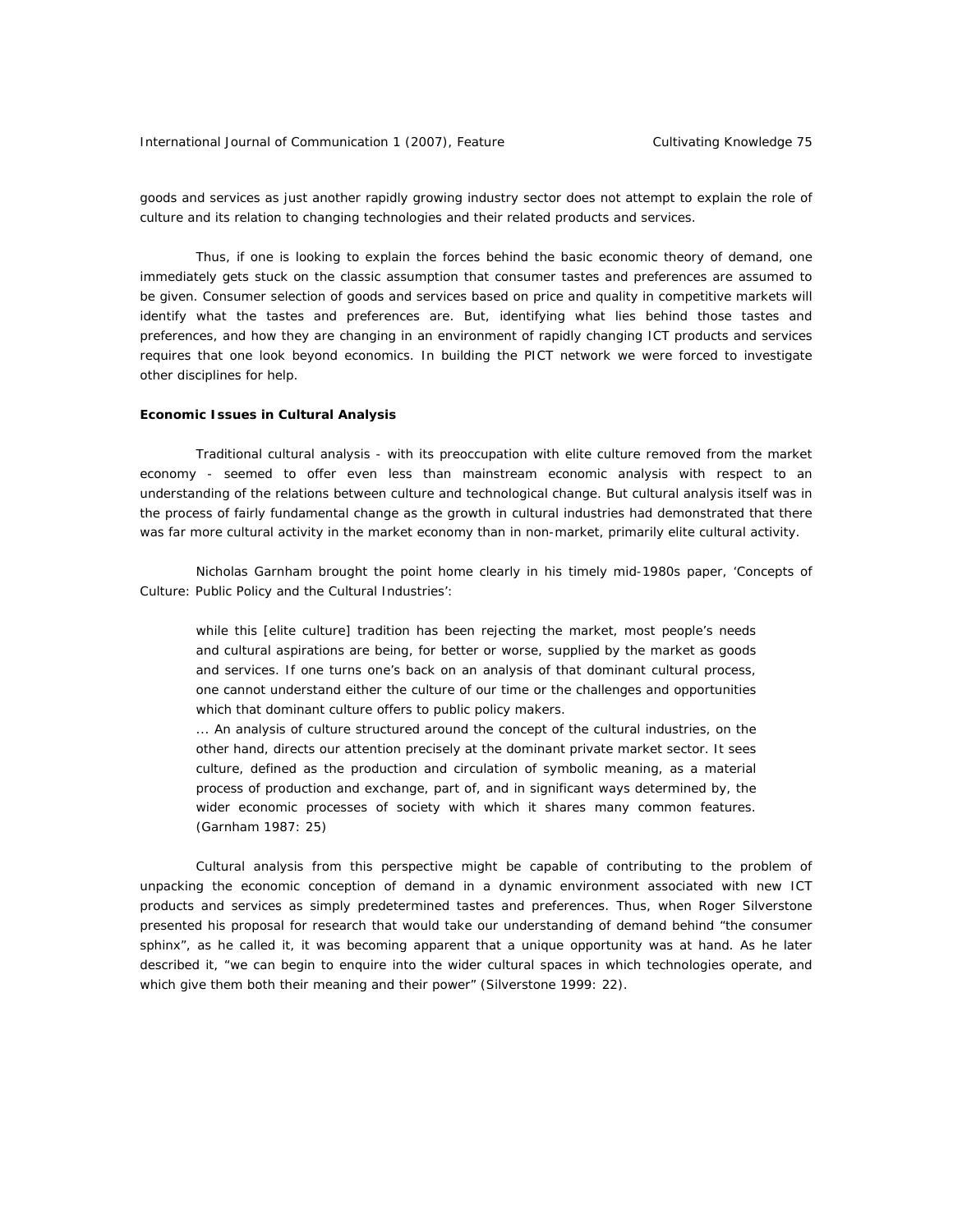Silverstone emphasized that ICT, much more than other technologies and services, are fundamentally integrated into the social fabric of the user's everyday life:

Once one focuses, then on the everyday lives of actual and potential users of such technologies and recognizes that their use does not just involve the object (the machine, the handset, the terminal), but is implicated from the very beginning in networks of connections, both in the real and in the mediated world, then it is hardly surprising that the social and cultural dimensions of usage emerge as crucial components of the innovation process. (Silverstone 2005: 102)

In an interesting juxtaposition to the technological determinism that still characterizes much of the ICT literature, Silverstone argued we must study more seriously how individuals, groups and whole societies mold these new technologies to the values and habits of their everyday lives. The distinction between producers and users - a clear demarcation in economic analysis - is being shown to be far less differentiated with respect to ICT products and services. Blogs are just one example. Indeed, one need only observe recent developments like prepaid mobile and SMS services to see how their applications and growth have been shaped more by users unveiling unrecognized social and cultural priorities than the service providers, who prepared for something very different. Also, the slower than expected take-up of broadband can be at least partially attributed to incomplete information about how users will be shaping its applications to meet their as yet unclear social and cultural, as well as economic priorities.

Silverstone suggested this research agenda would be much more than an academic knowledge building exercise. Its research insights could be taken to the policy arena to broaden the horizons of policy considerations, particularly with respect to such issues as new media literacy and economic development. These insights would show, and by now have shown, that access to new media technologies and services – the mantra of digital divide initiatives - is not enough. Media literacy to enable proactive engagement and participation must be a major goal of public policy preparing the ground for knowledge societies. The theme of capabilities was central to his work with Robin Mansell (Mansell and Silverstone 1996) and more recently they opened a discussion around the policies and regulations necessary to participate in Internet connected societies (Mansell et al. 2002).

As a goal for future policy research and policy development, Silverstone had begun to push the envelope even further. In mediated knowledge societies, he argued,

Regulation should address the wider and, I have suggested, much deeper issue of our relationships to others, to those for whom we have no formal responsibility, to those who are distant in space and culture, the strangers amongst us, our neighbours abroad; but for whom our basic humanity requires that we should care. This is, of course a tall order. However, it suggests a shift, and one that it might be argued is long overdue. It involves a shift away from regulation as narrowly conceived in the minds and practices of parliaments and councils, towards a more ethically oriented education, and towards a critical social cultural practice which recognizes the particular characteristics of our mediated world. We once upon a time taught something called civics. It is perhaps time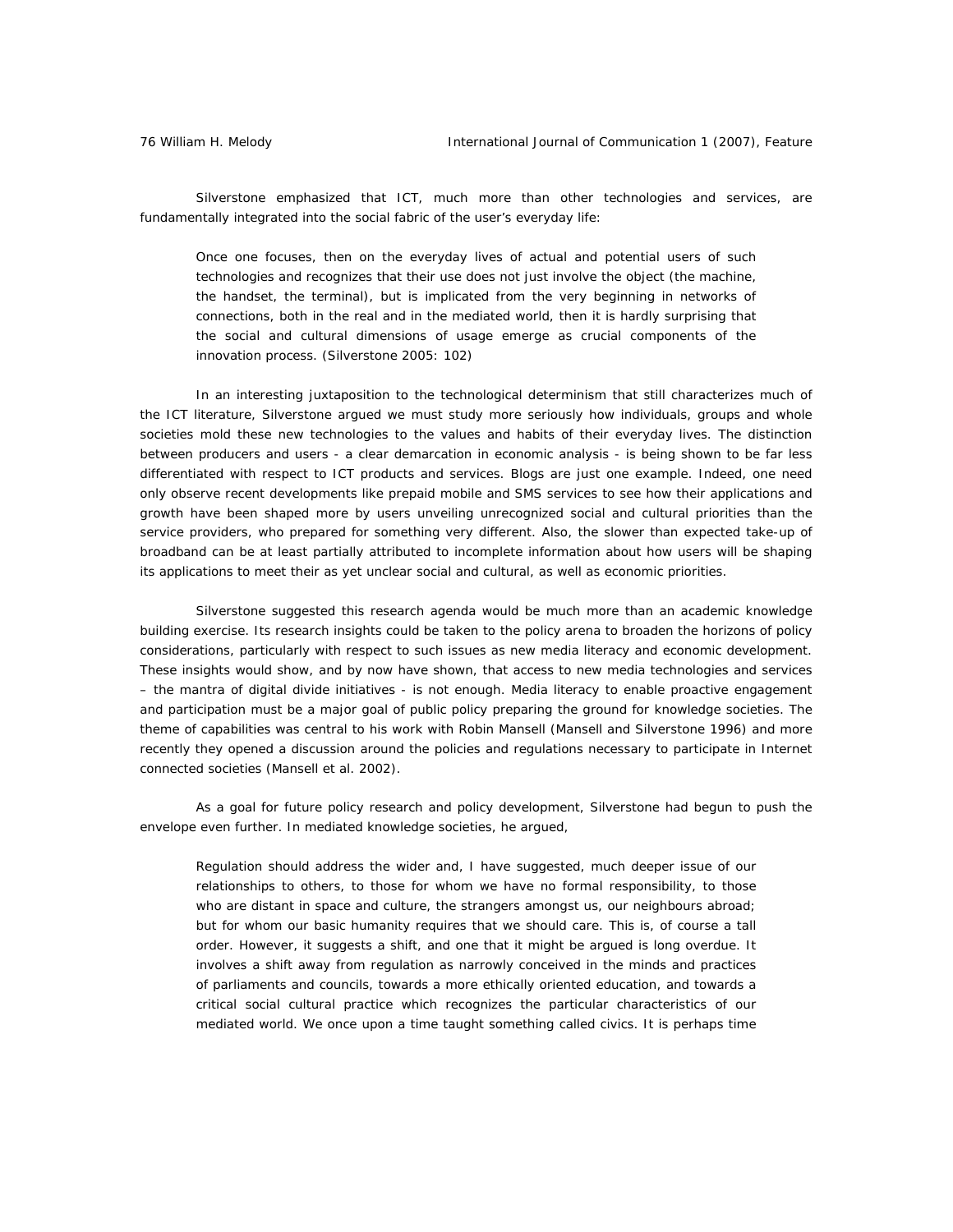to think through what civics might be in our present intensely mediated century. (Silverstone 2002: 285)

Silverstone was now moving beyond the matter of learning how social and cultural relations are influencing ICT and service developments in the evolution toward knowledge societies. The new challenge he poses is how social and cultural practices in the new societies can be cultivated that will reflect our common humanity. How can our policies and practices shape social and cultural - and I will add, economic and political - structures and characteristics to reflect the knowledge societies we desire rather than those we might happen to get?

Preliminary research on the implications of new ICT applications for privacy, security and other issues suggests that a random walk to knowledge societies may not produce societies that most people would consider better than current ones. Research also demonstrates that information-cum-knowledge economies are likely to be characterized by major market imperfections requiring policy intervention (Melody 2006). Silverstone has directed our attention to the fact that knowledge societies are being shaped heavily by widespread policy intervention in markets, and left us with a very large agenda to consider about policy objectives and options, and the cultural characteristics those policies are likely to cultivate.

Roger Silverstone played a major role in helping to bring cultural studies into the forefront of research on information/knowledge societies, to help develop it in imaginative ways that inform media, technology, economic and policy studies, and to set participatory challenges for the growing community of scholars that is continuing this work. Engaging with him at the interfaces between economics and cultural studies relating to ICT and evolving knowledge societies has been a learning experience to cherish.

## **Biography**

William H. Melody is Professor and Director, LIRNE.NET, Center for ICT, Technical University of Denmark. melody@lirne.net.

#### **References**

Ayres, C. (1965) The Theory of Economic Progress. New York: Shocken Books.

- Baumol, W. and Bowen W. (1966) Performing Arts: The Economic Dilemma. New York: Twentieth Century Fund.
- Blaug, M. (2001) Where are we now in Cultural Economics? Journal of Economic Surveys, 15 (2), 123-43.
- Boulding, K.E. (1969). Economics as a Moral Science. American Economic Review*,* 59 (1), 1-12.
- Dutton, W.H. (ed) (1999). Society on the line: Information Politics in the digital age. Oxford. Oxford University Press.
- Dutton, W.H. (ed) (1996). Information and communication technologies: Vision and realities. Oxford: Oxford University Press.